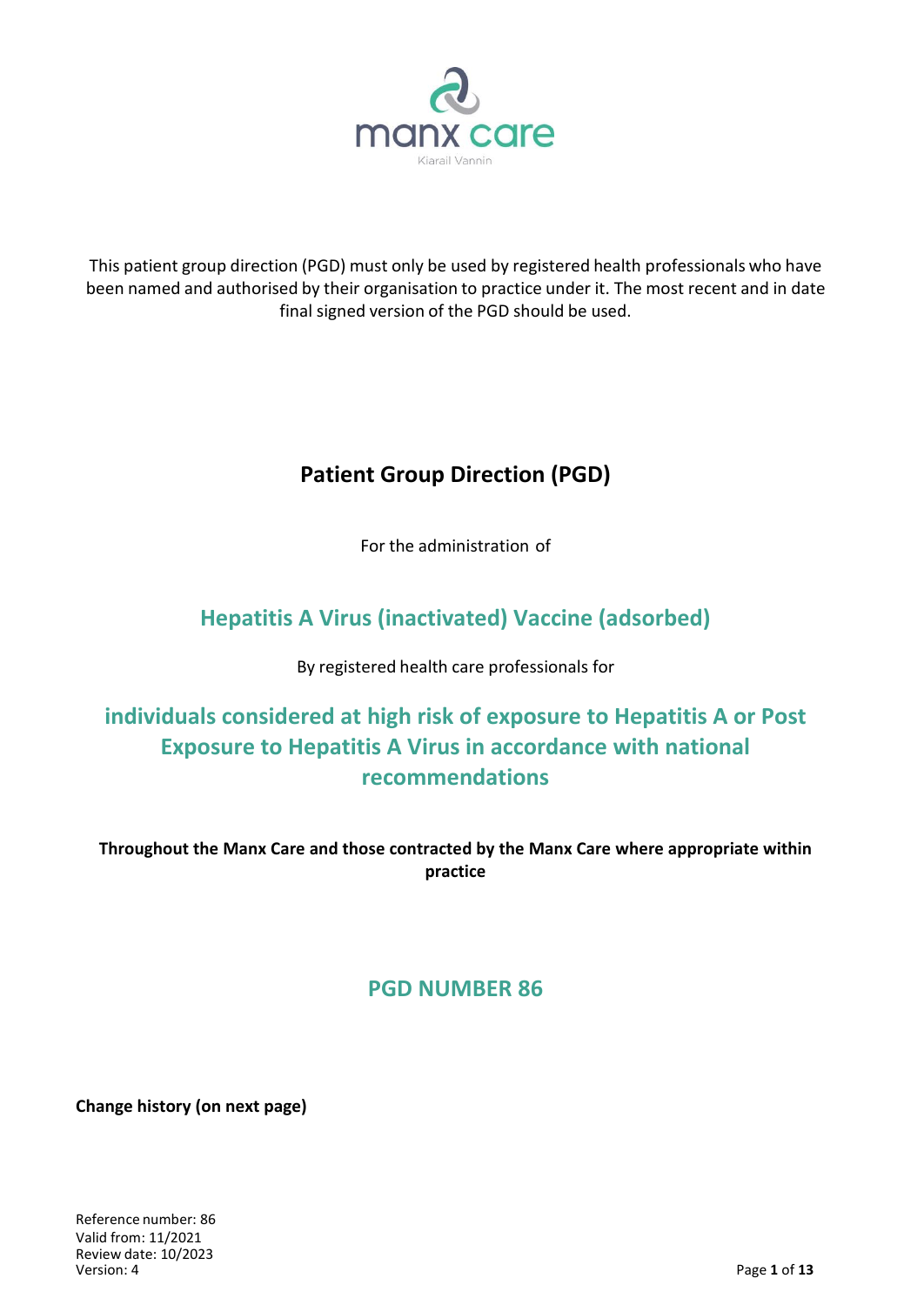### **1. Change history**

| <b>Version</b><br>number | <b>Change details</b>                                                                                                                                                                                                                                                                                                                                                                                                                                                                                                                                           | <b>Date</b> |
|--------------------------|-----------------------------------------------------------------------------------------------------------------------------------------------------------------------------------------------------------------------------------------------------------------------------------------------------------------------------------------------------------------------------------------------------------------------------------------------------------------------------------------------------------------------------------------------------------------|-------------|
| V01.00                   | New PHE Hepatitis A vaccine PGD                                                                                                                                                                                                                                                                                                                                                                                                                                                                                                                                 | 12/10/2017  |
| V02.00                   | PHE Hepatitis A vaccine PGD amended to:<br>include additional healthcare practitioners in Section 3<br>refer to vaccine incident guidelines in off-label and storage<br>sections<br>remove reference to the 'PHE hepatitis A vaccination<br>temporary recommendations' and associated clinical<br>recommendations for times of vaccine supply shortages<br>remove reference the protocol for ordering storage and<br>handling of vaccines<br>include minor rewording, layout and formatting changes<br>for clarity and consistency with other PHE PGD templates | 12/09/2019  |
| V03.00                   | PHE Hepatitis A vaccine PGD amended to:<br>insert missing amended paragraph into 'Additional<br>information' section, relating to the hyperlink from<br>the inclusion criteria for MSM                                                                                                                                                                                                                                                                                                                                                                          | 04/10/2019  |
| V04.00                   | PHE Hepatitis A vaccine PGD amended to include:<br>phenylalanine content in Avaxim® vaccine and action to be<br>taken<br>booster dosing delays still provide protection<br>minor rewording, layout and formatting changes for clarity<br>and consistency with other UKHSA PGD templates                                                                                                                                                                                                                                                                         | 08/10/2021  |

#### **2. Medicines practice guideline 2:** *Patient group directions*

Refer to the relevant sections of NICE medicines practice guideline 2: *Patient group directions* as stated in the blank template notes. For further information about PGD signatories, see the NHS and Manx Care PGD website FAQs

#### **3. PGD development**

Refer to the NICE PGD competency framework for people developing PGDs

| <b>Job Title &amp; organisation</b> | <b>Name</b> | <b>Signature</b> | <b>Date</b> |
|-------------------------------------|-------------|------------------|-------------|
| Author of the PGD                   |             |                  |             |
| Member of the PGD<br>working group  |             |                  |             |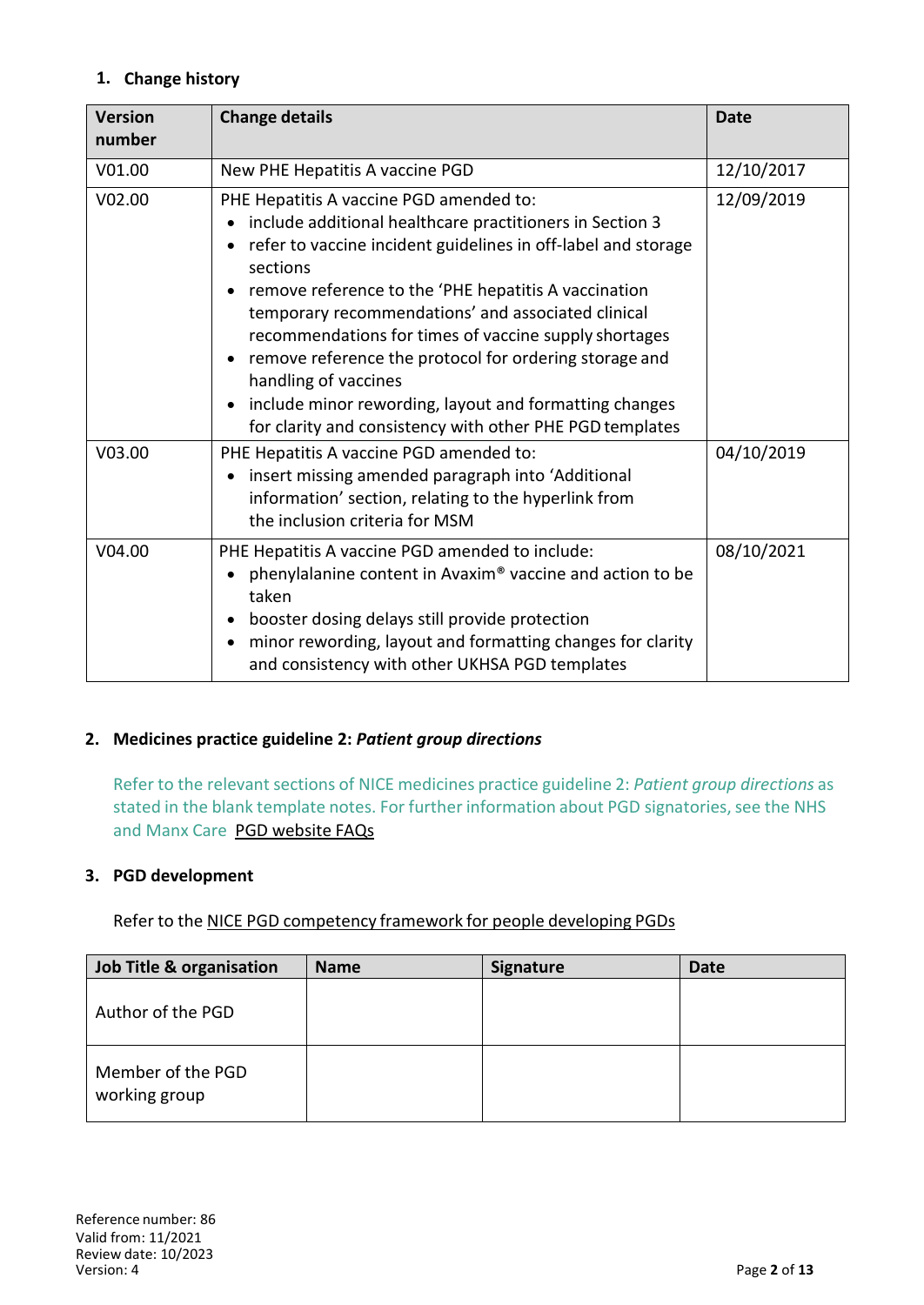#### **4. PGD authorisation**

Refer to the NICE PGD competency framework for people authorising PGDs

| <b>Job Title</b>                                             | <b>Name</b> | <b>Signature</b> | <b>Date</b> |
|--------------------------------------------------------------|-------------|------------------|-------------|
| <b>Medical Director</b>                                      |             |                  |             |
| Chief Pharmacist/<br><b>Pharmaceutical Adviser</b>           |             |                  |             |
| Senior Paramedic                                             |             |                  |             |
| Director of Nursing                                          |             |                  |             |
| <b>GP Adviser</b>                                            |             |                  |             |
| Senior Microbiologist<br>(if PGD contains<br>antimicrobials) |             |                  |             |

#### **5. PGD adoption by the provider**

Refer to the NICE PGD competency framework for people authorising PGDs

| Job title and<br>organisation | Signature | <b>Date</b> | Applicable or not<br>applicable to area |
|-------------------------------|-----------|-------------|-----------------------------------------|
|                               |           |             |                                         |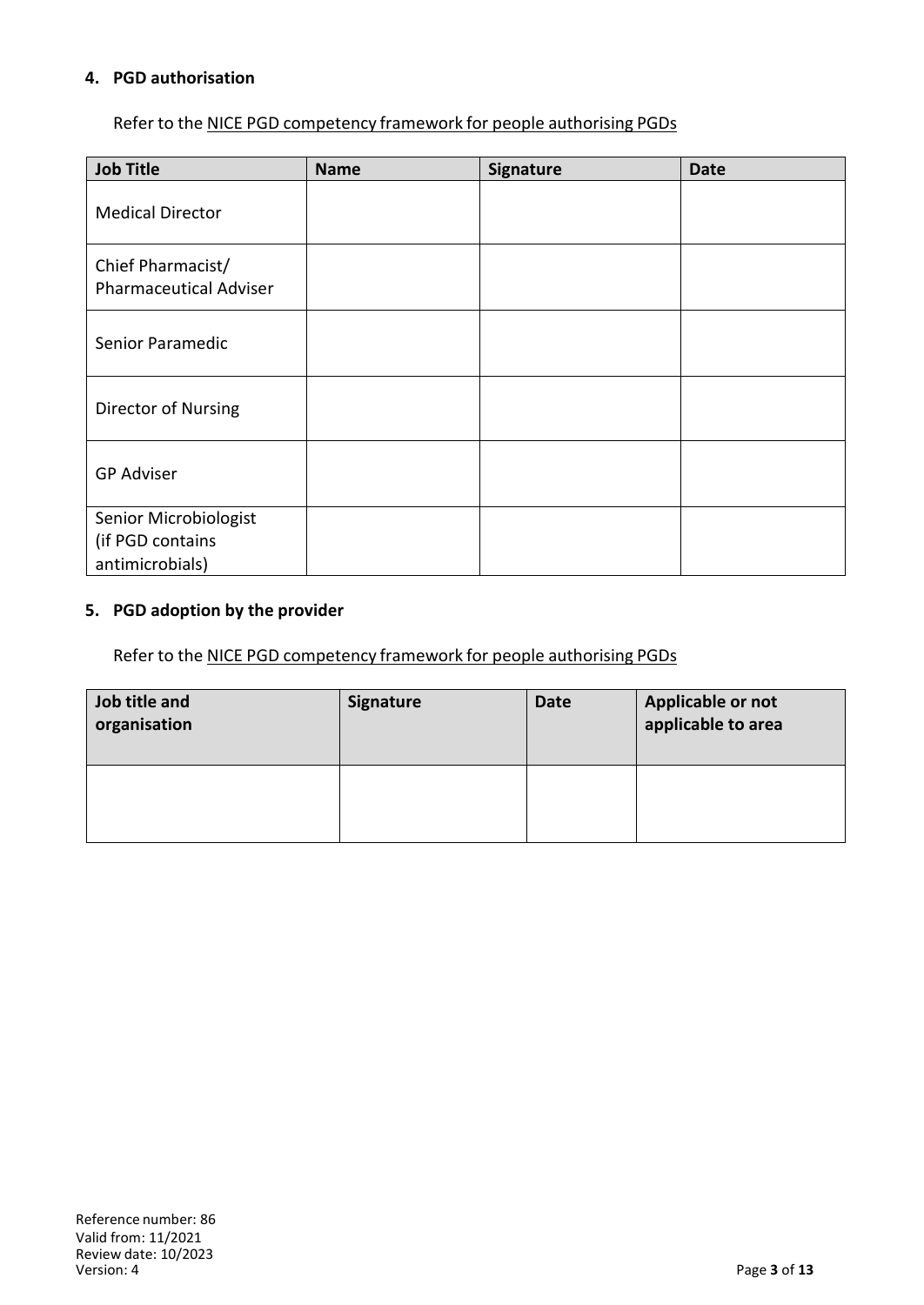### **6. Training and competency of registered healthcare professionals, employed or contracted by the Manx Care, GP practice or Hospice**

|                                                        | Requirements of registered Healthcare professionals working                                                                                                                                                                                                                                                                                                                                                                                                                                                                                                                                                                                                                                                                                                            |
|--------------------------------------------------------|------------------------------------------------------------------------------------------------------------------------------------------------------------------------------------------------------------------------------------------------------------------------------------------------------------------------------------------------------------------------------------------------------------------------------------------------------------------------------------------------------------------------------------------------------------------------------------------------------------------------------------------------------------------------------------------------------------------------------------------------------------------------|
|                                                        | under the PGD                                                                                                                                                                                                                                                                                                                                                                                                                                                                                                                                                                                                                                                                                                                                                          |
| <b>Qualifications and</b><br>professional registration | Registered healthcare professionals, working within or<br>٠<br>contracted by the Manx Care, GP practice or Hospice who are<br>permitted staff groups outlined within the current PGD policy<br>Pharmacists must be practising in Manx Care authorised<br>$\bullet$<br>premises i.e. contracted pharmacy premises                                                                                                                                                                                                                                                                                                                                                                                                                                                       |
|                                                        | Additionally practitioners:<br>must be familiar with the vaccine product and alert to changes<br>٠<br>in the Summary of Product Characteristics (SPC), Immunisation<br>Against Infectious Disease ('The Green Book'), and national and<br>local immunisation programmes<br>must have undertaken training appropriate to this PGD as<br>٠<br>required by local policy and in line with the National Minimum<br><b>Standards and Core Curriculum for Immunisation Training</b><br>must be competent to undertake immunisation and to discuss<br>issues related to immunisation<br>must be competent in the handling and storage of vaccines, and<br>$\bullet$<br>management of the 'cold chain'<br>must be competent in the recognition and management of<br>anaphylaxis |
|                                                        | Practitioners must ensure they are up to date with relevant issues<br>and clinical skills relating to immunisation and management of<br>anaphylaxis, with evidence of appropriate Continued Professional<br>Development (CPD).                                                                                                                                                                                                                                                                                                                                                                                                                                                                                                                                         |
| <b>Initial training</b>                                | Knowledge of current guidelines and the administration of the<br>$\bullet$<br>drug specified in this PGD/BNF and of the inclusion and<br>exclusion criteria<br>Training which enables the practitioner to make a clinical<br>assessment to establish the need for the medication covered by<br>this PGD<br>Local training in the use of PGDs                                                                                                                                                                                                                                                                                                                                                                                                                           |
| Competency                                             | Staff will be assessed on their knowledge of drugs and clinical                                                                                                                                                                                                                                                                                                                                                                                                                                                                                                                                                                                                                                                                                                        |
| assessment                                             | assessment as part the competency framework for registered health                                                                                                                                                                                                                                                                                                                                                                                                                                                                                                                                                                                                                                                                                                      |
|                                                        | professionals using PGDs                                                                                                                                                                                                                                                                                                                                                                                                                                                                                                                                                                                                                                                                                                                                               |
| <b>Ongoing training and</b>                            | The registered health care professionals should make sure they are                                                                                                                                                                                                                                                                                                                                                                                                                                                                                                                                                                                                                                                                                                     |
| competency                                             | aware of any changes to the recommendations for this medication;                                                                                                                                                                                                                                                                                                                                                                                                                                                                                                                                                                                                                                                                                                       |
|                                                        | it is the responsibility of the registered health care professionals to                                                                                                                                                                                                                                                                                                                                                                                                                                                                                                                                                                                                                                                                                                |
|                                                        | keep up to date with continuing professional development. PGD                                                                                                                                                                                                                                                                                                                                                                                                                                                                                                                                                                                                                                                                                                          |
|                                                        | updates will be held every two years                                                                                                                                                                                                                                                                                                                                                                                                                                                                                                                                                                                                                                                                                                                                   |

Refer to the NICE PGD competency framework for health professionals using PGDs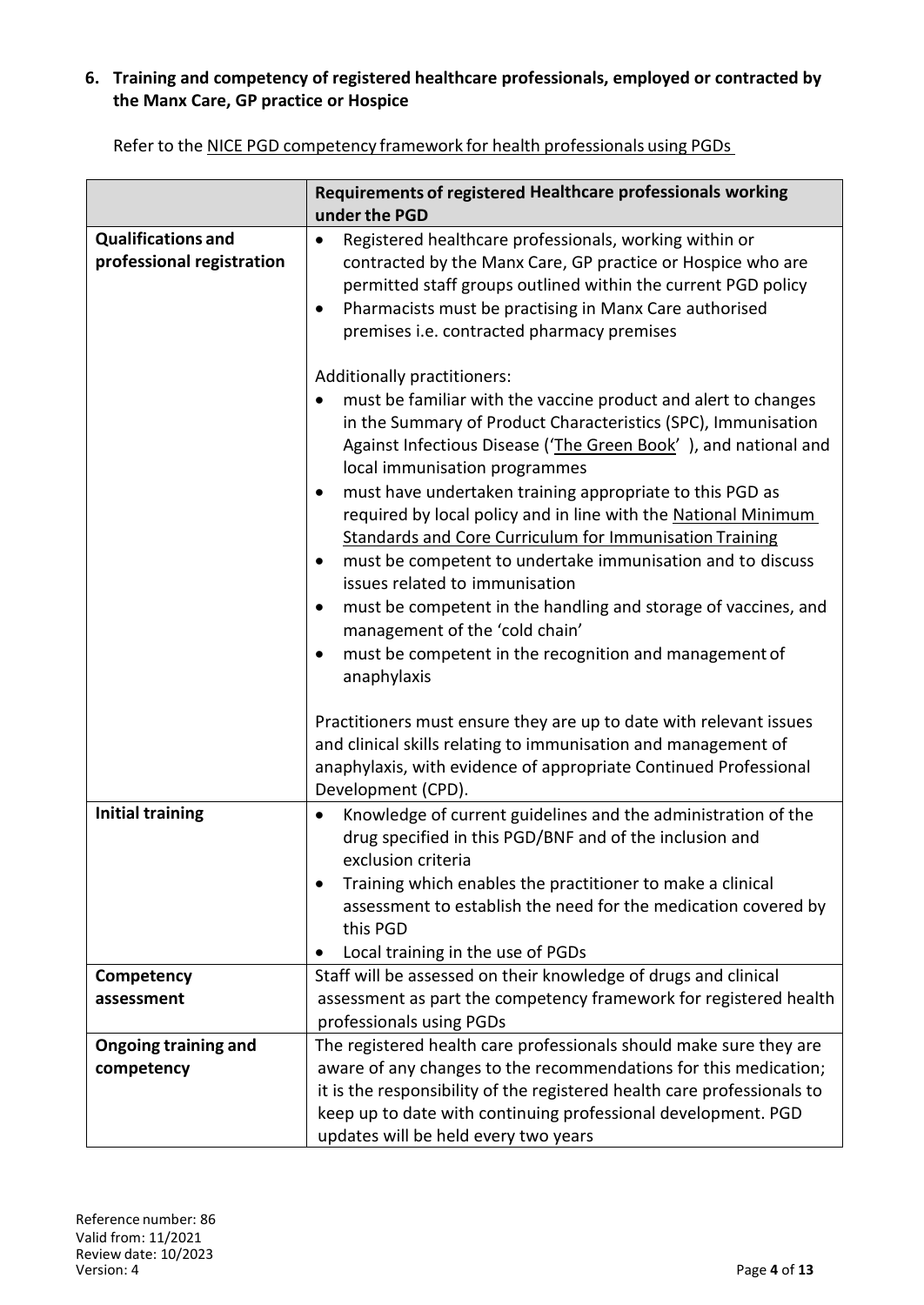### **7. Clinical Conditions**

| <b>Clinical condition or</b><br>situation to which this<br><b>PGD applies</b> | Indicated for the active immunisation of individuals against hepatitis<br>A infection in accordance with national recommendations including:<br>Chapter 7 and Chapter 17 of Immunisation Against Infectious<br>Disease: "The Green Book"<br>NaTHNaC - Hepatitis A (travelhealthpro.org.uk)<br>recommendations for hepatitis A vaccination for travel<br>Public health control and management of hepatitis A guidance                                                                                                                                                                                                                                                                                                                                                                                                                                                                                                                                                                                                                                                                                                          |
|-------------------------------------------------------------------------------|-------------------------------------------------------------------------------------------------------------------------------------------------------------------------------------------------------------------------------------------------------------------------------------------------------------------------------------------------------------------------------------------------------------------------------------------------------------------------------------------------------------------------------------------------------------------------------------------------------------------------------------------------------------------------------------------------------------------------------------------------------------------------------------------------------------------------------------------------------------------------------------------------------------------------------------------------------------------------------------------------------------------------------------------------------------------------------------------------------------------------------|
| <b>Inclusion criteria</b>                                                     | Adults and children over 1 year old who:<br>intend to travel, where hepatitis A vaccination is currently<br>recommended for travel by NaTHNaC (see the Travel Health Pro<br>website for country-specific advice on hepatitis A vaccine<br>recommendations)<br>are at risk of hepatitis A infection because of their sexual<br>behaviour, including men who have sex with men (MSM), see<br><b>Additional information section</b><br>are people who inject drugs (PWID)<br>٠<br>are haemophiliac<br>$\bullet$<br>have chronic liver disease (including alcoholic cirrhosis, chronic<br>٠<br>hepatitis B, chronic hepatitis C, autoimmune hepatitis, primary<br>biliary cirrhosis)                                                                                                                                                                                                                                                                                                                                                                                                                                              |
|                                                                               | Adults and children from 2 months old who:<br>are recommended hepatitis A vaccine in accordance with Public<br>$\bullet$<br>health control and management of hepatitis A guidance                                                                                                                                                                                                                                                                                                                                                                                                                                                                                                                                                                                                                                                                                                                                                                                                                                                                                                                                             |
| Criteria for exclusion <sup>1</sup>                                           | Individuals for whom valid consent, or 'best-interests' decision in<br>accordance with the current Isle of Man legisation, has not been<br>obtained (for further information on consent see Chapter 2 of 'The<br>Green Book'). The Patient information leaflet (PIL) for the vaccine to<br>be used should be available to inform consent.<br>• Individuals who:<br>are under one year of age, with the exception of those over 2<br>months of age requiring vaccination in accordance with Public<br>health control and management of hepatitis A guidance<br>have had a confirmed anaphylactic reaction to a previous dose<br>of hepatitis A vaccine or to any component of the vaccine<br>(including trace components from the manufacturing process<br>which may include formaldehyde, neomycin, ethanol,<br>phenylalanine (see Cautions), polymixin B, egg products or<br>chicken protein see SPCs)<br>are at increased risk of hepatitis A infection because of their<br>occupation<br>are suffering from acute severe febrile illness (the presence of a<br>minor infection is not a contraindication for immunisation) |

 $1$  Exclusion under this PGD does not necessarily mean the medication is contraindicated, but it would be outside its remit and another form of authorisation will be required

 $\overline{a}$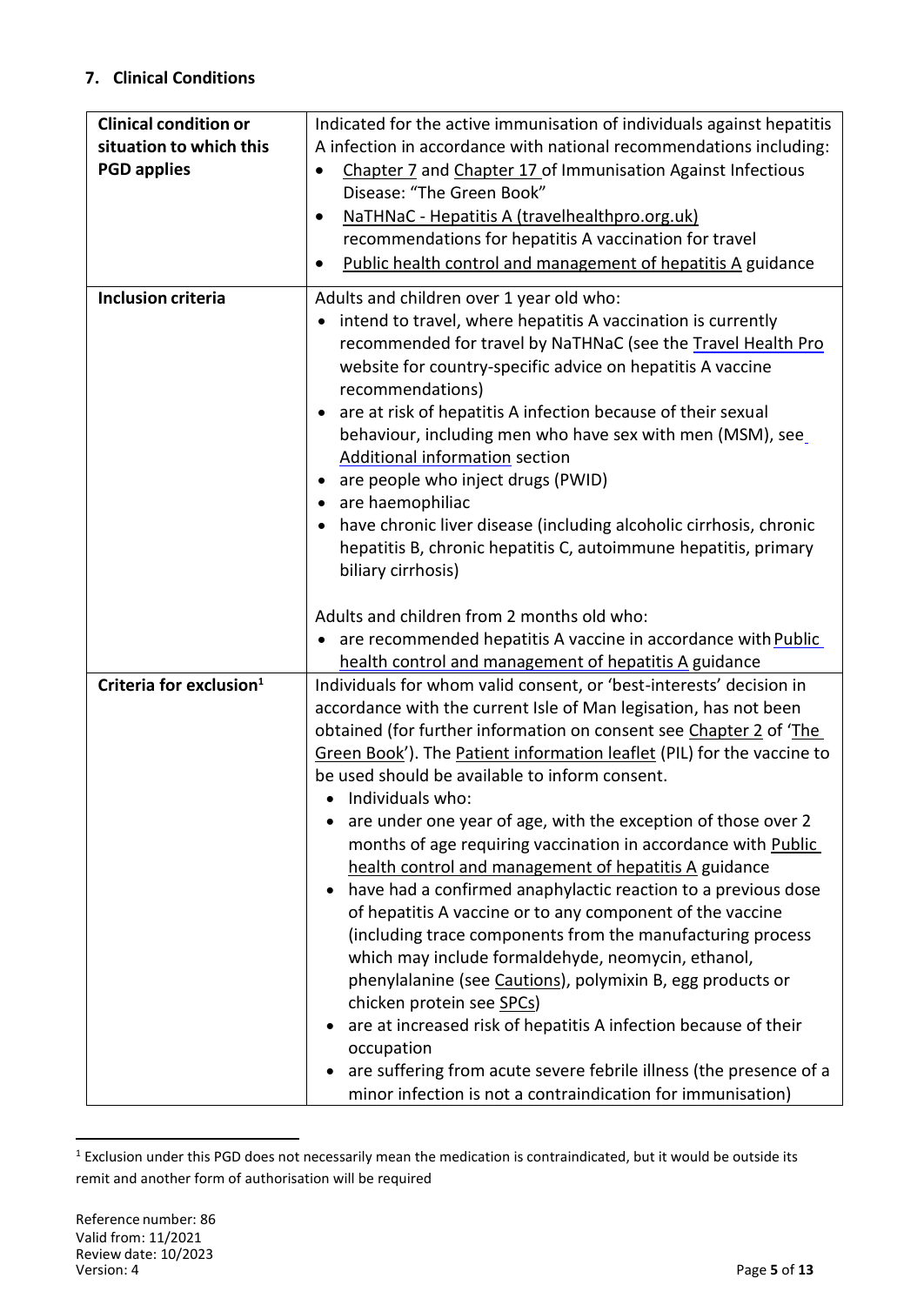| <b>Cautions (including any</b>                         | VAQTA®, and VAQTA® Paediatric, syringe plunger stopper and<br>$\bullet$                                                 |
|--------------------------------------------------------|-------------------------------------------------------------------------------------------------------------------------|
| relevant action to be                                  | tip cap contain dry natural latex rubber that may cause allergic                                                        |
| taken)                                                 | reactions. As a precaution, if an individual has a history of severe                                                    |
|                                                        | (anaphylactic) allergy to latex, vaccines supplied in vials or                                                          |
|                                                        | syringes that contain latex should not be administered, unless                                                          |
|                                                        | the benefit of vaccination outweighs the risk of an allergic                                                            |
|                                                        | reaction to the vaccine. If possible, an alternative latex-free                                                         |
|                                                        | vaccine should be administered (such as AVAXIM® or Havrix®)                                                             |
|                                                        | Individuals who are immunosuppressed or have HIV infection                                                              |
|                                                        | may not make a full antibody response and revaccination on                                                              |
|                                                        | cessation of treatment/recovery may be required. This should                                                            |
|                                                        | be discussed with the appropriate/relevant specialist                                                                   |
|                                                        | Avaxim® vaccine contains 10 microgram phenylalanine in each                                                             |
|                                                        | 0.5 ml dose, which is equivalent to 0.17 microgram/kg for a 60                                                          |
|                                                        | kg person. Phenylalanine may be harmful for individuals with                                                            |
|                                                        | phenylketonuria (PKU). The amount in the vaccine is unlikely to                                                         |
|                                                        | adversely affect individuals with PKU, but they should be advised                                                       |
|                                                        | Avaxim® vaccine contains 10 micrograms of phenylalanine.                                                                |
|                                                        | These individuals will be well versed as to the amounts they can                                                        |
|                                                        | tolerate in their diet. If available offer an alternative vaccine.                                                      |
|                                                        | Havrix <sup>®</sup> Monodose® also has trace amino acids, so VAQTA®                                                     |
|                                                        | would be the preferred option. Alternatively, seek advice from                                                          |
|                                                        | the specialist endocrinologist/metabolic physician looking after                                                        |
|                                                        |                                                                                                                         |
|                                                        | the individual with PKU to confirm they are content for them to<br>have Avaxim <sup>®</sup>                             |
|                                                        |                                                                                                                         |
|                                                        | Syncope (fainting) can occur following, or even before, any                                                             |
|                                                        | vaccination especially in adolescents as a psychogenic response                                                         |
|                                                        | to the needle injection. This can be accompanied by several<br>neurological signs such as transient visual disturbance, |
|                                                        | paraesthesia and tonic-clonic limb movements during recovery.                                                           |
|                                                        |                                                                                                                         |
|                                                        | It is important that procedures are in place to avoid injury from<br>faints                                             |
|                                                        |                                                                                                                         |
| <b>Arrangements for referral</b><br>for medical advice | Patient should be referred to a more experienced clinical<br>practitioner for further assessment                        |
| Action to be taken if                                  |                                                                                                                         |
|                                                        | Patient should be referred to a more experienced clinical                                                               |
| patient excluded                                       | practitioner for further assessment                                                                                     |
| (continued)                                            | Individuals under one year of age are not recommended pre-<br>٠                                                         |
|                                                        | exposure hepatitis A vaccination. Individuals from 2 months of                                                          |
|                                                        | age may be considered for immunisation in accordance with                                                               |
|                                                        | Public health control and management of hepatitis A. Where                                                              |
|                                                        | vaccine is not recommended (and even when it is), the                                                                   |
|                                                        | importance of stringent hygiene measures should be reinforced                                                           |
|                                                        | Individuals who have had a confirmed anaphylactic reaction to a<br>٠                                                    |
|                                                        | previous dose of hepatitis A vaccine or any components of the                                                           |
|                                                        | vaccine should be referred to a clinician for specialist advice and                                                     |
|                                                        | appropriate management                                                                                                  |
|                                                        | Individuals who are solely at occupational risk of hepatitis A<br>٠                                                     |
|                                                        | exposure should be referred to their employer's occupational                                                            |
|                                                        | health provider for vaccination                                                                                         |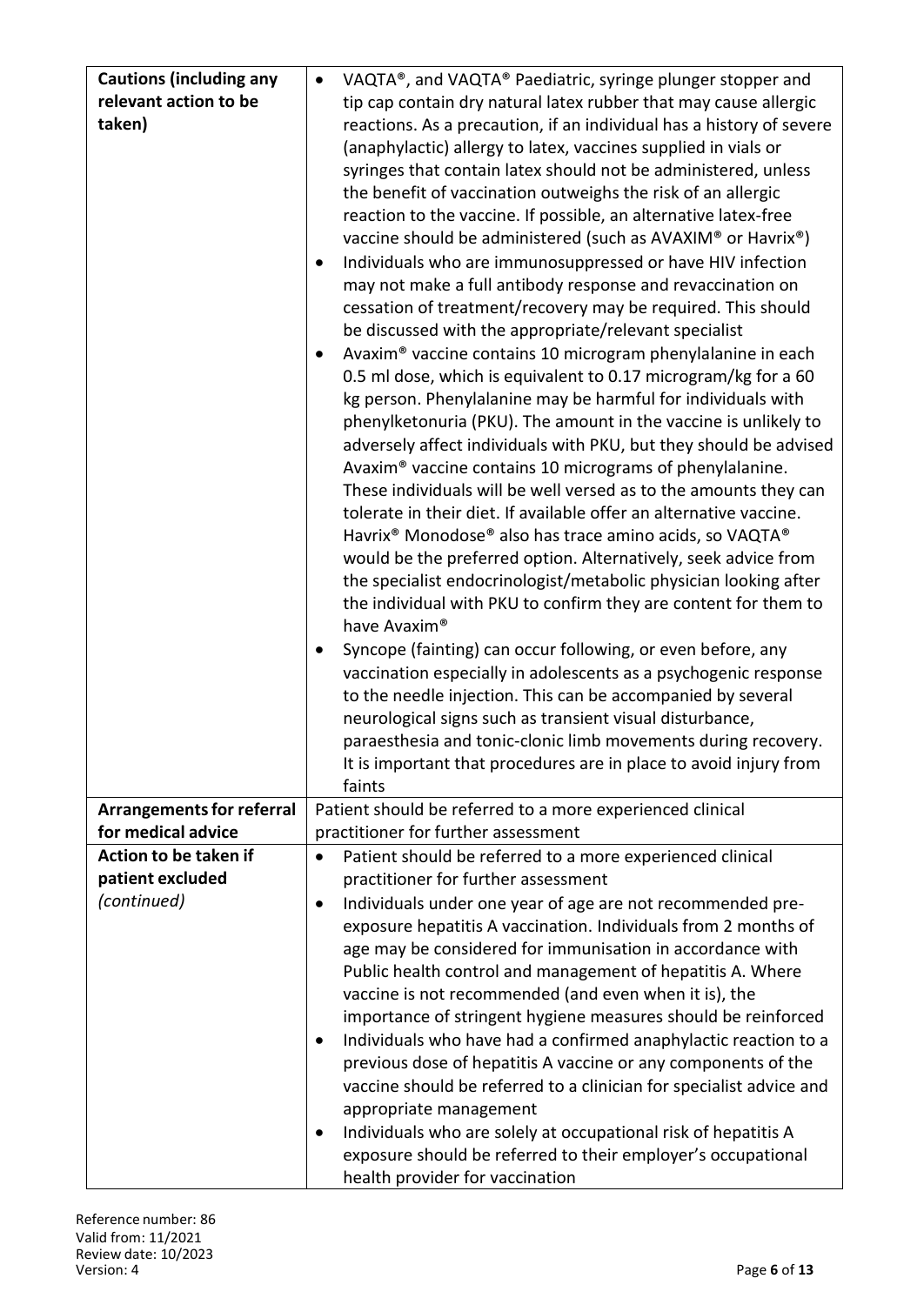| Action to be taken if | $\bullet$ | Individuals suffering acute severe febrile illness should postpone  |
|-----------------------|-----------|---------------------------------------------------------------------|
| patient excluded      |           | immunisation until they have recovered; immunisers should           |
|                       |           | advise when the individual can be vaccinated and ensure             |
|                       |           | another appointment is arranged                                     |
|                       | ٠         | Seek appropriate advice from the local Screening and                |
|                       |           | Immunisation Team, local Health Protection Team or the              |
|                       |           | individual's clinician as required                                  |
|                       | $\bullet$ | The risk to the individual of not being immunised must be taken     |
|                       |           | into account                                                        |
|                       |           | Document the reason for exclusion and any action taken in the       |
|                       |           | individual's clinical records                                       |
|                       | $\bullet$ | Inform or refer to the GP or a prescriber as appropriate            |
| Action to be taken if | $\bullet$ | Informed consent, from the individual or a person legally able to   |
| patient declines      |           | act on the person's behalf, must be obtained for each               |
| treatment             |           | administration and recorded appropriately. Where a person           |
|                       |           | lacks the capacity, in accordance with the Mental Capacity Act      |
|                       |           | 2005, a decision to vaccinate may be made in the individual's       |
|                       |           | best interests. For further information on consent see Chapter 2    |
|                       |           | of 'The Green Book'                                                 |
|                       | $\bullet$ | Advise the individual/parent/carer about the protective effects     |
|                       |           | of the vaccine, the risks of infection and potential complications. |
|                       | $\bullet$ | Document advice given and the decision reached                      |
|                       |           | Inform or refer to the GP as appropriate                            |

#### **8. Details of the medicine**

| Name, form and strength             | Hepatitis A (inactivated) vaccine (adsorbed), either:                                   |
|-------------------------------------|-----------------------------------------------------------------------------------------|
| of medicine                         | Havrix <sup>®</sup> Monodose <sup>®</sup> vaccine, hepatitis A virus1440 ELISA units in |
|                                     | a pre-filled syringe or vial                                                            |
|                                     | Havrix <sup>®</sup> Junior Monodose® vaccine, hepatitis A virus 720 ELISA               |
|                                     | units in a pre-filled syringe or vial                                                   |
|                                     | AVAXIM®, hepatitis A virus, (GBM strain) 160 U*, suspension for                         |
|                                     | injection in a pre-filled syringe                                                       |
|                                     | VAQTA® Adult, hepatitis A virus (strain CR 326F) 50 U*                                  |
|                                     | suspension for injection in a pre-filled syringe or vial                                |
|                                     | VAQTA® Paediatric, hepatitis A virus (strain CR 326F) 25 U*                             |
|                                     | suspension for injection in a pre-filled syringe or vial                                |
|                                     |                                                                                         |
|                                     | *In the absence of an international standardised reference, the                         |
|                                     | antigen content is expressed using an in-house method of the                            |
|                                     | manufacturer                                                                            |
|                                     | An appropriate vaccine product should be selected for the patient                       |
|                                     | see Dose and frequency of administration section                                        |
| Legal category                      | Prescription Only Medicine (POM)                                                        |
|                                     |                                                                                         |
| Black triangle $\blacktriangledown$ | No                                                                                      |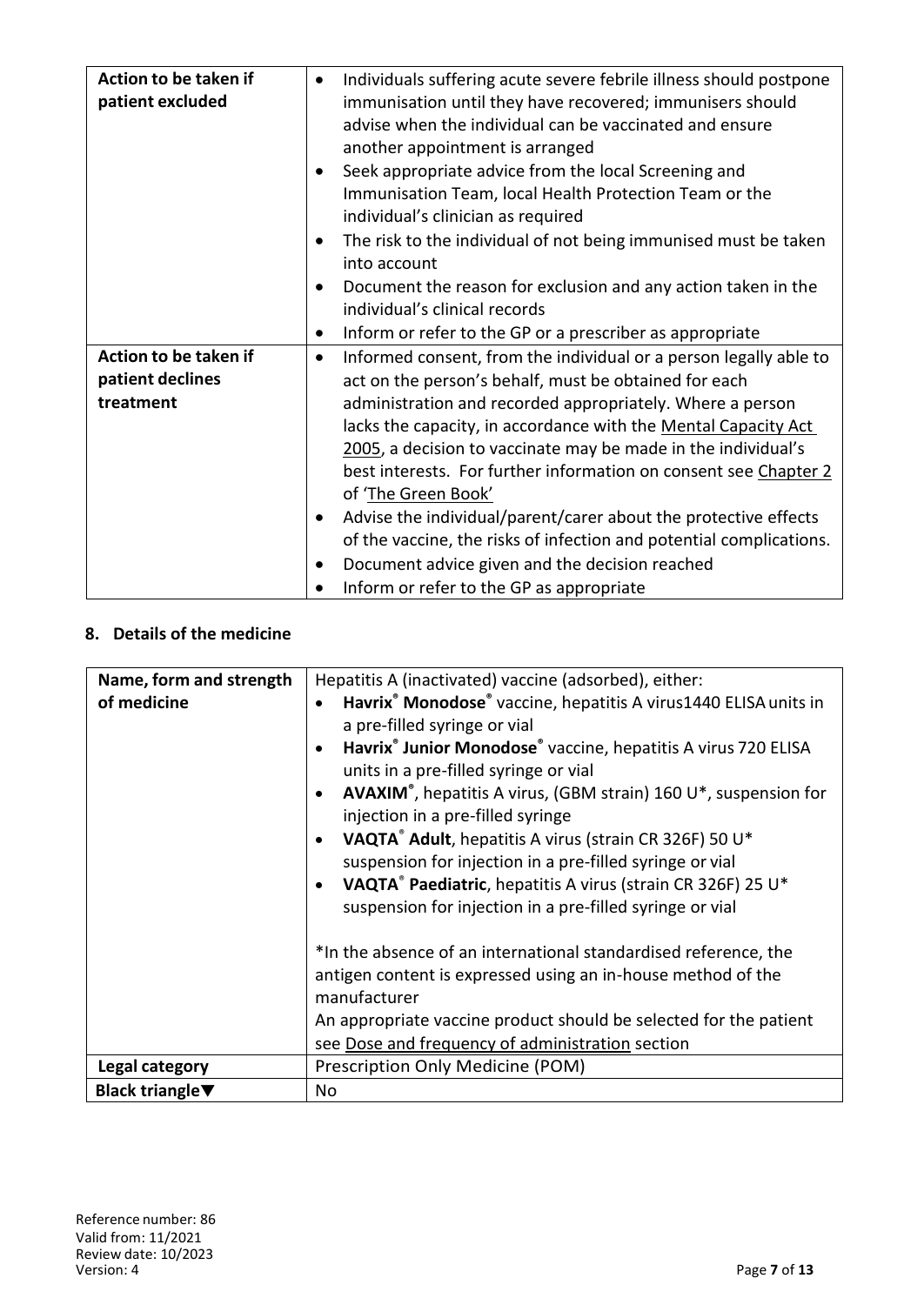|                    |                                                                                                                             |                                    | Hepatitis A vaccine may be administered off-label to infant          |                  |
|--------------------|-----------------------------------------------------------------------------------------------------------------------------|------------------------------------|----------------------------------------------------------------------|------------------|
| (if relevant)      | hepatitis A contacts from 2 months of age in accordance with                                                                |                                    |                                                                      |                  |
|                    | Public health control and management of hepatitis A guidance                                                                |                                    |                                                                      |                  |
|                    | Administration of Havrix® Monodose or Havrix® Junior                                                                        |                                    |                                                                      |                  |
|                    | Monodose® by deep subcutaneous injection to patients with a                                                                 |                                    |                                                                      |                  |
|                    | bleeding disorder is off-label administration but is in line with                                                           |                                    |                                                                      |                  |
|                    | advice in Chapter 4 and Chapter 17 of 'The Green Book'.                                                                     |                                    |                                                                      |                  |
|                    | Licensed administration of another brand of hepatitis vaccine                                                               |                                    |                                                                      |                  |
|                    | where available may be considered as an alternative                                                                         |                                    |                                                                      |                  |
|                    | Vaccine should be stored according to the conditions detailed in                                                            |                                    |                                                                      |                  |
|                    | the Storage section below. However, in the event of an                                                                      |                                    |                                                                      |                  |
|                    | inadvertent or unavoidable deviation of these conditions refer                                                              |                                    |                                                                      |                  |
|                    | to PHE Vaccine Incident Guidance. Where vaccine is assessed in                                                              |                                    |                                                                      |                  |
|                    | accordance with these guidelines as appropriate for continued                                                               |                                    |                                                                      |                  |
|                    | use this would constitute off-label administration under this PGD                                                           |                                    |                                                                      |                  |
|                    | Where a vaccine is recommended off-label consider, as part of                                                               |                                    |                                                                      |                  |
|                    | the consent process, informing the individual/parent/carer that<br>the vaccine is being offered in accordance with national |                                    |                                                                      |                  |
|                    | guidance but that this is outside the product licence                                                                       |                                    |                                                                      |                  |
| Route/method of    | Administer by intramuscular injection into the deltoid region of<br>$\bullet$                                               |                                    |                                                                      |                  |
| administration     | the upper arm. In small infants the anterolateral thigh may be                                                              |                                    |                                                                      |                  |
|                    | used. The buttock should not be used because vaccine efficacy                                                               |                                    |                                                                      |                  |
|                    | may be reduced                                                                                                              |                                    |                                                                      |                  |
| Dose and frequency | Current UK licensed hepatitis A vaccines contain different                                                                  |                                    |                                                                      |                  |
| (continued)        | concentrations of antigen per millilitre (see table below). The                                                             |                                    |                                                                      |                  |
|                    |                                                                                                                             |                                    |                                                                      |                  |
|                    |                                                                                                                             |                                    | choice of vaccine and dose used should be guided by the individual's |                  |
|                    | age, immunocompetence and dose recommendations in the vaccine                                                               |                                    |                                                                      |                  |
|                    | manufacturer's SPC:                                                                                                         |                                    |                                                                      |                  |
|                    |                                                                                                                             |                                    |                                                                      |                  |
|                    | <b>Vaccine</b>                                                                                                              | Age                                | <b>Dose</b>                                                          | <b>Volume</b>    |
|                    | Havrix Monodose®                                                                                                            | (licenced use)<br>16 years or over | 1440 ELISA units                                                     | 1.0 <sub>m</sub> |
|                    | <b>Havrix<sup>®</sup></b> Junior                                                                                            | One to 15 years                    | 720 ELISA units                                                      | 0.5ml            |
|                    | <b>Monodose</b> ®                                                                                                           |                                    |                                                                      |                  |
|                    | <b>AVAXIM®</b>                                                                                                              | 16 years or over                   | 160 antigen                                                          | 0.5ml            |
|                    |                                                                                                                             |                                    | units*                                                               | 1 <sub>ml</sub>  |
|                    | <b>VAQTA® Adult</b>                                                                                                         | 18 years of age<br>and older       | 50 units*                                                            |                  |
|                    | VAQTA® Paediatric                                                                                                           | One to 17 years                    | 25 units*                                                            | 0.5ml            |
|                    | *in the absence of an international standardised reference, the antigen                                                     |                                    |                                                                      |                  |
|                    | content is expressed using an in-house method of the manufacturer                                                           |                                    |                                                                      |                  |
|                    | <b>Primary course:</b>                                                                                                      |                                    |                                                                      |                  |
|                    | single dose (see table above).                                                                                              |                                    |                                                                      |                  |
|                    | Vaccination should ideally occur at least 2 weeks prior to                                                                  |                                    |                                                                      |                  |
|                    | possible exposure to infection with hepatitis A.                                                                            |                                    |                                                                      |                  |
|                    | For travellers, vaccine should preferably be given at least two<br>$\bullet$                                                |                                    |                                                                      |                  |
|                    | weeks before departure, but can be given up to the day of                                                                   |                                    |                                                                      |                  |

 $\overline{\phantom{a}}$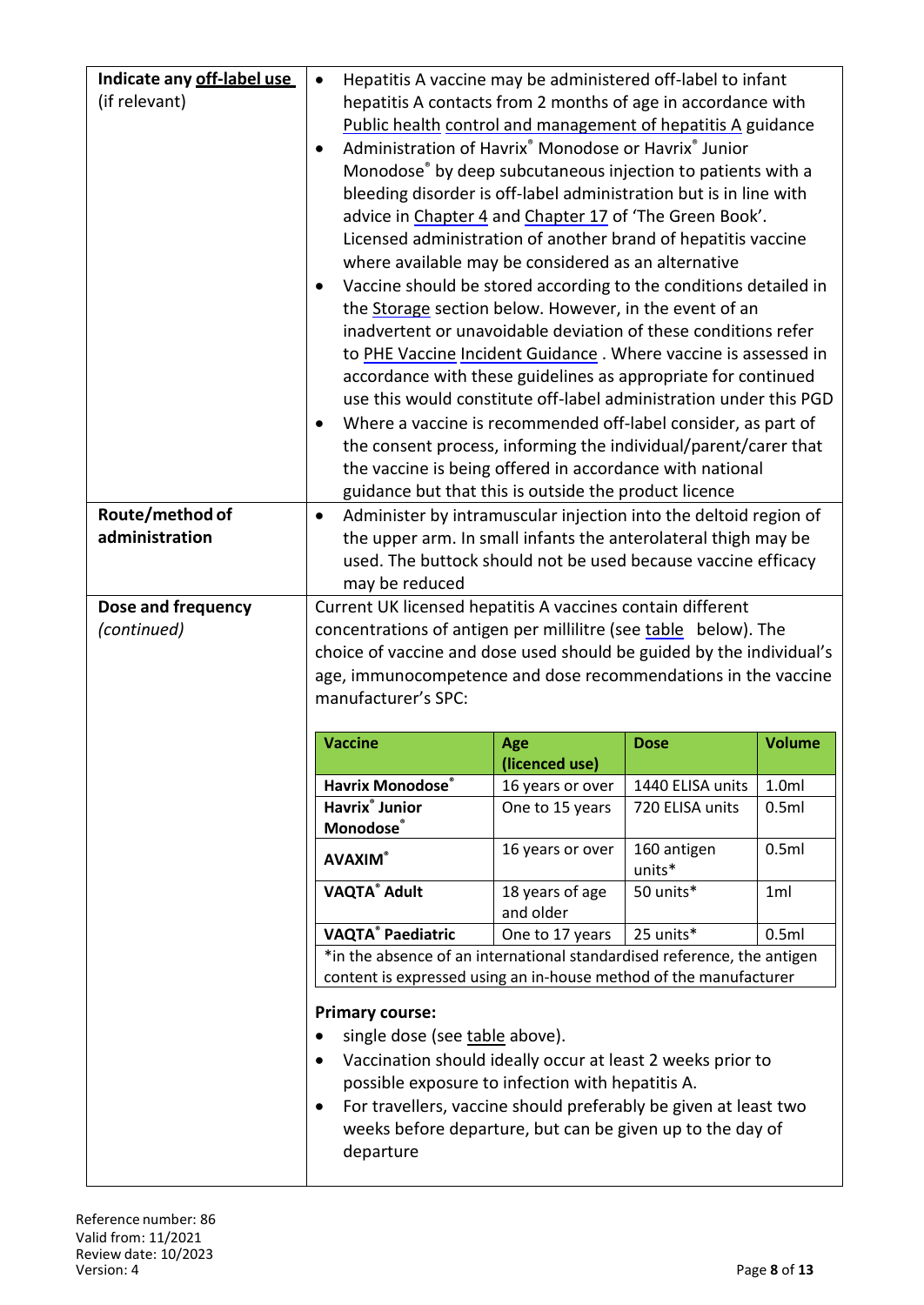| Dose and frequency              | <b>Reinforcing immunisation:</b>                                                                                                                                                                                                                                                                                                                                                                                                                                                                                                                                                                                                                                                               |
|---------------------------------|------------------------------------------------------------------------------------------------------------------------------------------------------------------------------------------------------------------------------------------------------------------------------------------------------------------------------------------------------------------------------------------------------------------------------------------------------------------------------------------------------------------------------------------------------------------------------------------------------------------------------------------------------------------------------------------------|
| (continued)                     | for those who require long-term, or subsequent, protection<br>against infection caused by hepatitis A virus a single reinforcing<br>dose (see table above) should be given leaving a minimum<br>interval of 6-12 months after the first dose. Studies have shown<br>successful boosting can occur even when the second dose is<br>delayed for several years, so a course does not need to be re-<br>started<br>Hepatitis A containing vaccines may be used interchangeably, as<br>$\bullet$<br>appropriate, to complete a course<br>Until further evidence is available on persistence of protective<br>٠<br>immunity, a further booster at 25 years is indicated for those at<br>ongoing risk |
| <b>Quantity to be</b>           | Dose of 0.5ml or 1.0ml per an administration depending on the age                                                                                                                                                                                                                                                                                                                                                                                                                                                                                                                                                                                                                              |
| administered and/or<br>supplied | of the individual and vaccine product used, see Dose and frequency                                                                                                                                                                                                                                                                                                                                                                                                                                                                                                                                                                                                                             |
| <b>Maximum or minimum</b>       | Dependent of vaccine schedule, see Dose and frequency.                                                                                                                                                                                                                                                                                                                                                                                                                                                                                                                                                                                                                                         |
| treatment period                |                                                                                                                                                                                                                                                                                                                                                                                                                                                                                                                                                                                                                                                                                                |
| <b>Storage</b>                  | Store at between +2°C to +8°C<br>$\bullet$<br>Store in original packaging in order to protect from light<br>٠<br>Do not freeze<br>$\bullet$                                                                                                                                                                                                                                                                                                                                                                                                                                                                                                                                                    |
|                                 | Stability data indicate that Havrix® Monodose® and Havrix® Junior<br>Monodose <sup>®</sup> vaccine is stable at temperatures up to 25°C for 3 days.<br>These data are intended to guide healthcare professionals in case of<br>temporary temperature excursion only. This PGD may be used to<br>administer vaccine that has not exceeded these stability data<br>parameters.                                                                                                                                                                                                                                                                                                                   |
|                                 | In the event of an inadvertent or unavoidable deviation of these<br>conditions vaccine that has been stored outside the conditions<br>stated above should be quarantined and risk assessed for suitability<br>of continued off-label use or appropriate disposal, refer to PHE<br>Vaccine Incident Guidance or any subsequent UKHSA update                                                                                                                                                                                                                                                                                                                                                     |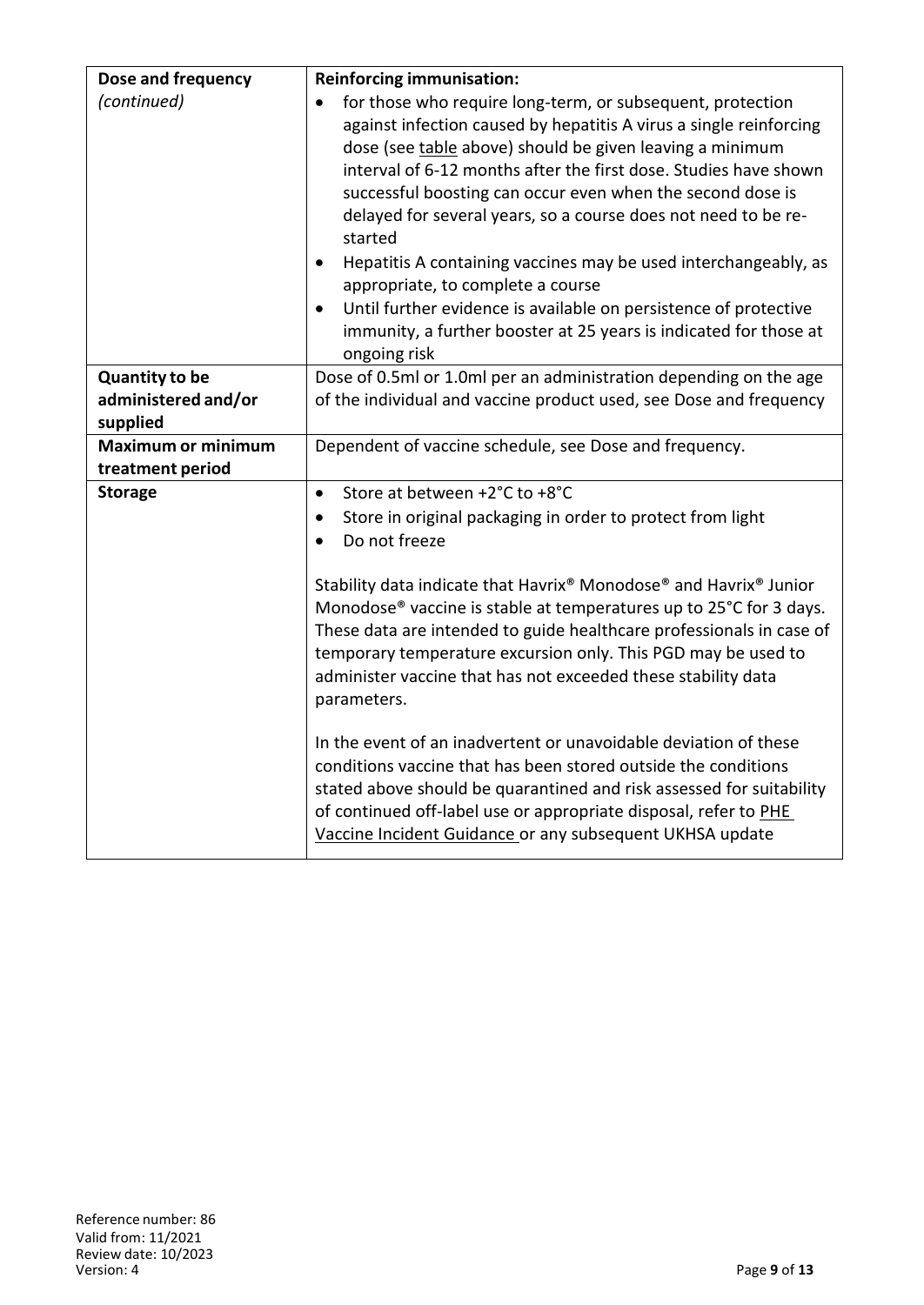| <b>Adverse effects</b>    | ٠         | Adverse reactions to hepatitis A vaccines are usually mild and<br>confined to the first few days after immunisation. The most<br>common reactions are mild, transient soreness, erythema and<br>induration at the injection site. A small, painless nodule may form<br>at the injection site; this usually disappears and is of no<br>consequence<br>Other commonly reported reactions to hepatitis A vaccination<br>include<br>general symptoms such as fever, malaise, fatigue, irritability,<br>drowsiness, headache, myalgia, arthralgia and gastrointestinal<br>symptoms including nausea, vomiting, diarrhoea, abdominal pain<br>and loss of appetite<br>Hypersensitivity reactions and anaphylaxis can occur but are very<br>rare<br>A detailed list of adverse reactions is available in the SPC, which is<br>available from the electronic Medicines Compendium website: |
|---------------------------|-----------|-----------------------------------------------------------------------------------------------------------------------------------------------------------------------------------------------------------------------------------------------------------------------------------------------------------------------------------------------------------------------------------------------------------------------------------------------------------------------------------------------------------------------------------------------------------------------------------------------------------------------------------------------------------------------------------------------------------------------------------------------------------------------------------------------------------------------------------------------------------------------------------|
|                           |           | www.medicines.org.uk                                                                                                                                                                                                                                                                                                                                                                                                                                                                                                                                                                                                                                                                                                                                                                                                                                                              |
| <b>Records to be kept</b> | $\bullet$ | The administration of any medication given under a PGD must<br>be recorded within the patient's medical records<br>See Appendix C for more information.                                                                                                                                                                                                                                                                                                                                                                                                                                                                                                                                                                                                                                                                                                                           |

### **9. Patient information**

| Verbal/Written             | $\bullet$ | Verbal information must be given to patients and or carers for all |
|----------------------------|-----------|--------------------------------------------------------------------|
| information to be given to |           | medication being administered under a PGD                          |
| patient or carer           | ٠         | Where medication is being supplied under a PGD, written            |
|                            |           | patient information leaflet must also be supplied                  |
|                            | $\bullet$ | A patient information leaflet is available on request              |
| Follow-up advice to be     |           | If symptoms do not improve or worsen or you become unwell,         |
| given to patient or carer  |           | seek medical advice immediately                                    |
|                            | $\bullet$ | Inform the individual/parent/carer of possible side effects and    |
|                            |           |                                                                    |
|                            |           | their management.                                                  |
|                            |           | The individual/parent/carer should be advised to seek medical      |
|                            |           | advice in the event of an adverse reaction                         |
|                            |           | When applicable, advise the individual/parent/carer when the       |
|                            |           | subsequent dose is due                                             |
|                            | $\bullet$ | When administration is postponed advise the                        |
|                            |           | individual/parent/carer when to return for vaccination             |
|                            |           | Advise the individual/parent/carer of preventative measures to     |
|                            |           | reduce exposure to hepatitis A including careful attention to      |
|                            |           | food and water hygiene and scrupulous hand washing                 |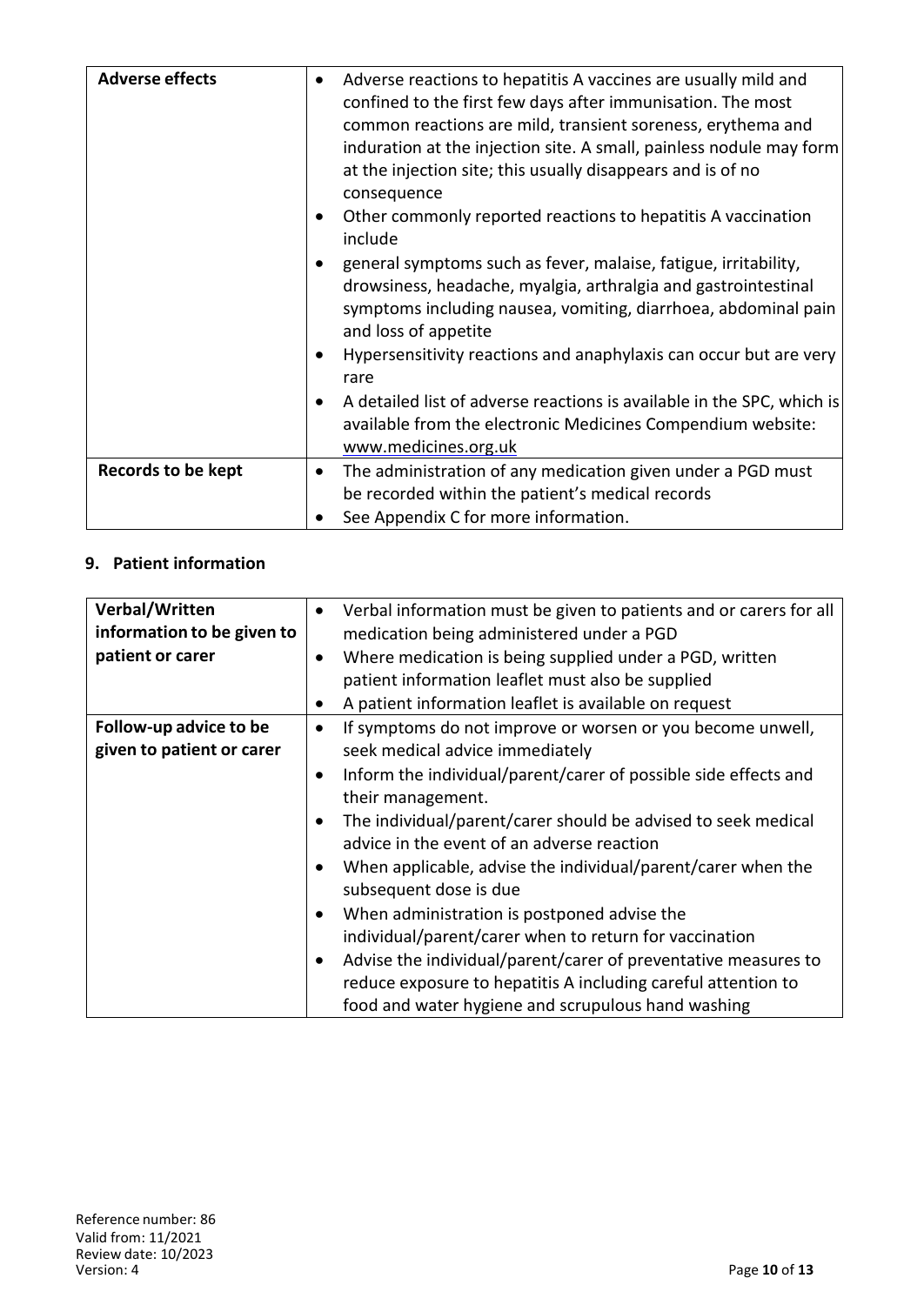#### **10. Appendix A**

## **References**

#### **Product**

- Immunisation Against Infectious Disease: The Green Book Chapter 4, updated June 2012, Chapter 7, updated 29 September 2016, and Chapter 17, updated 04 December 2013. https://www.gov.uk/government/collections/immunisation-against- infectious-disease-thegreen-book
- Summary of Product Characteristic for AVAXIM® , Sanofi Pasteur*.* Last updated 01 October 2019. https://www.medicines.org.uk/emc/medicine/6206
- Summary of Product Characteristic for Havrix<sup>®</sup> Junior Monodose<sup>®</sup>, GlaxoSmithKline UK. Last updated 9 Dec 2016. https://www.medicines.org.uk/emc/medicine/2040
- Summary of Product Characteristic for Havrix<sup>®</sup> Monodose<sup>®</sup>, GlaxoSmithKline UK. Last updated 9 Dec 2016. https://www.medicines.org.uk/emc/medicine/2041
- Summary of Product Characteristic for VAQTA®Paediatric, MSD Ltd*.* Last updated 03 Feb 2017. https://www.medicines.org.uk/emc/product/1397/smpc
- Summary of Product Characteristic for VAQTA® Adult, MSDLtd*.* Last updated 03 Feb 2017. https://www.medicines.org.uk/emc/medicine/6210
- NaTHNaC recommendations for hepatitis A vaccination for travel. Accessed 12 July 2019. https://travelhealthpro.org.uk/news-topic/16/hepatitis-a
- Public health control and management of hepatitis A guidance. Public Health England. Published June 2017. [https://www.gov.uk/government/publications/hepatitis-a-infection](https://www.gov.uk/government/publications/hepatitis-a-infection-prevention-and-control-guidance)prevention-and-control-guidance

#### **General**

- Health Technical Memorandum 07-01: Safe Management of Healthcare Waste. Department of Health 20 March 2013. [https://www.gov.uk/government/publications/guidance-on-the-safe](https://www.gov.uk/government/publications/guidance-on-the-safe-management-of-healthcare-waste)management-of-healthcare-waste
- National Minimum Standards and Core Curriculum for Immunisation Training. Published February 2018. [https://www.gov.uk/government/publications/national-minimum-](https://www.gov.uk/government/publications/national-minimum-standards-and-core-curriculum-for-immunisation-training-for-registered-healthcare-practitioners) standardsand-core-curriculum-for-immunisation-training-for- [registered-healthcare-practitioners](https://www.gov.uk/government/publications/national-minimum-standards-and-core-curriculum-for-immunisation-training-for-registered-healthcare-practitioners)
- NICE Medicines Practice Guideline 2 (MPG2): Patient Group Directions. Published March 2017. https://www.nice.org.uk/guidance/mpg2
- NICE MPG2 Patient group directions: competency framework for health professionals using patient group directions. Updated March 2017. https://www.nice.org.uk/guidance/mpg2/resources
- PHE Immunisation Collection https://www.gov.uk/government/collections/immunisation
- PHE Vaccine Incident Guidance https://www.gov.uk/government/publications/vaccineincident- guidance-responding-to-vaccine-errors

#### **11. Appendix B**

#### **Health professionals agreed to practice**

- Each registered healthcare professional will hold their own Competency framework which will be signed and agreed by their mentor
- A mentor is defined within the Manx Care policy as any ward/area managers, sisters, senior nurses, GPs, pharmacists or senior paramedics who has completed the PGD training themselves

Reference number: 86 Valid from: 11/2021 Review date: 10/2023 Version: 4 Page **11** of **13**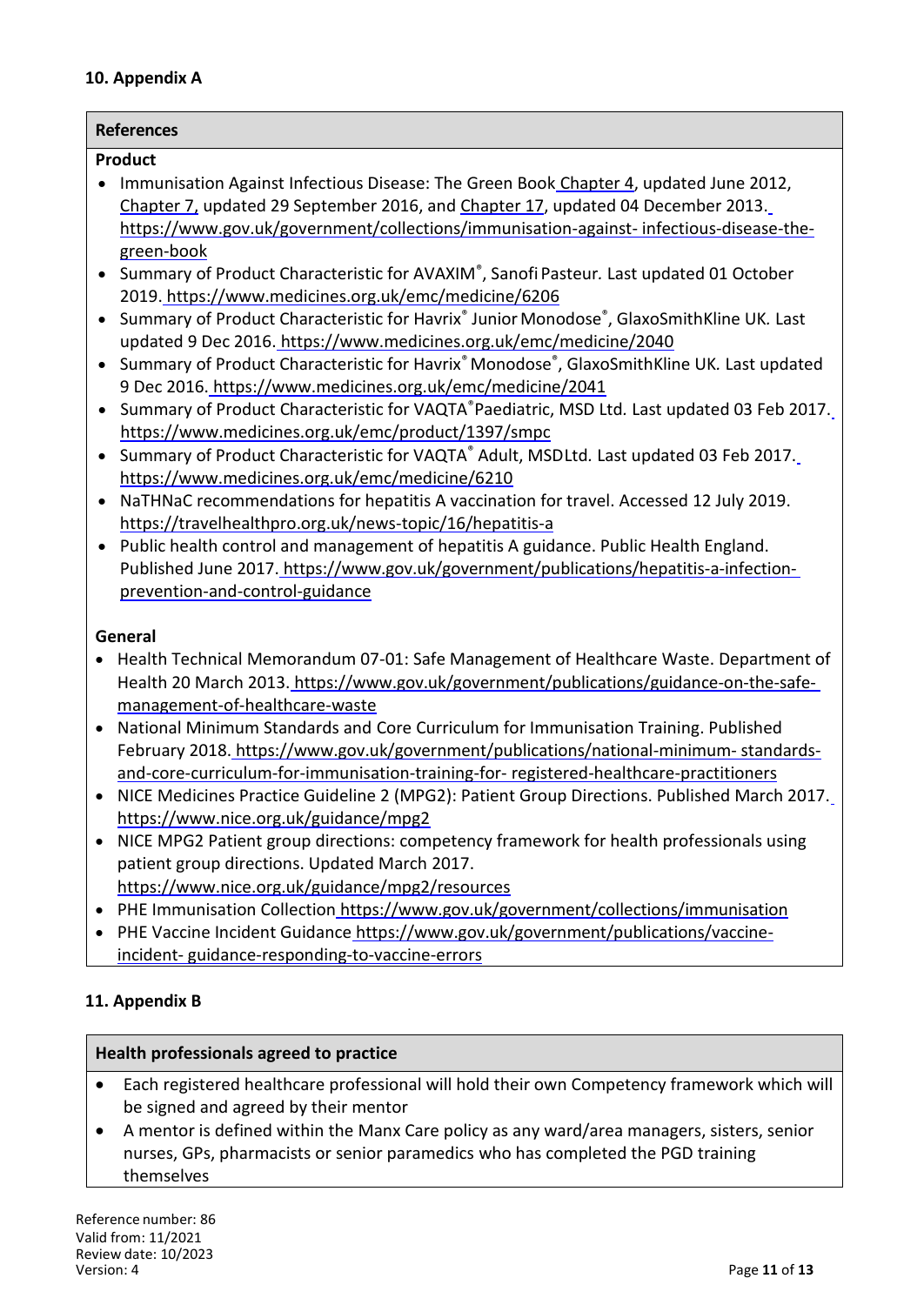## **12. Appendix C**

| Route/method of       | When administering at the same time as other vaccines, care<br>$\bullet$       |
|-----------------------|--------------------------------------------------------------------------------|
| administration        | should be taken to ensure that the appropriate route of injection is           |
|                       | used for all the vaccinations. The vaccines should be given at                 |
|                       | separate sites, preferably in different limbs. If given in the same            |
|                       | limb, they should be given at least 2.5cm apart. The site at which             |
|                       | each was given should be noted in the individual's records                     |
|                       | For individuals with a bleeding disorder, vaccines normally given by<br>٠      |
|                       | an intramuscular route should be given in accordance with the                  |
|                       | recommendations in the 'Green Book' Chapter 4                                  |
|                       | The suspension for injection may sediment during storage. Shake<br>$\bullet$   |
|                       | the vaccine well before administration to obtain a slightly opaque,            |
|                       |                                                                                |
|                       | white suspension                                                               |
|                       | The vaccine should be visually inspected for particulate matter and<br>٠       |
|                       | discoloration prior to administration. In the event of any foreign             |
|                       | particulate matter and/or variation of physical aspect being                   |
|                       | observed, do not administer the vaccine                                        |
|                       | The vaccine's SPC provides further guidance on administration and<br>$\bullet$ |
|                       | is available from the electronic Medicines Compendium website:                 |
|                       | www.medicines.org.uk                                                           |
| <b>Disposal</b>       | Equipment used for immunisation, including used vials, ampoules, or            |
|                       | discharged vaccines in a syringe or applicator, should be disposed of          |
|                       | safely in a UN-approved puncture-resistant 'sharps' box, according to          |
|                       | local authority regulations and guidance in the technical                      |
|                       | memorandum 07-01 : Safe management of healthcare waste                         |
|                       | (Department of Health, 2013)                                                   |
| <b>Drug interacts</b> | Immunological response may be diminished in those receiving<br>$\bullet$       |
|                       | immunosuppressive treatment. Vaccination is recommended even if                |
|                       | the antibody response may be limited                                           |
|                       | May be given at the same time as other vaccines                                |
|                       | A detailed list of drug interactions is available in the SPC, which is         |
|                       | available from the electronic Medicines Compendium website:                    |
|                       | www.medicines.org.uk                                                           |
| Records to be kept    | Record:                                                                        |
| (continued)           | that valid informed consent was given or a decision to vaccinate<br>$\bullet$  |
|                       | made in the individual's best interests in accordance with the                 |
|                       | <b>Mental Capacity Act 2005</b>                                                |
|                       | name of individual, address, date of birth and GP with whom the                |
|                       |                                                                                |
|                       | individual is registered (or record where an individual is not                 |
|                       | registered with a GP)                                                          |
|                       | name of immuniser<br>٠                                                         |
|                       | name and brand of vaccine                                                      |
|                       | date of administration<br>$\bullet$                                            |
|                       | dose, form and route of administration of vaccine                              |
|                       | quantity administered                                                          |
|                       | batch number and expiry date                                                   |
|                       | anatomical site of vaccination                                                 |
|                       | advice given, including advice given if excluded or declines                   |